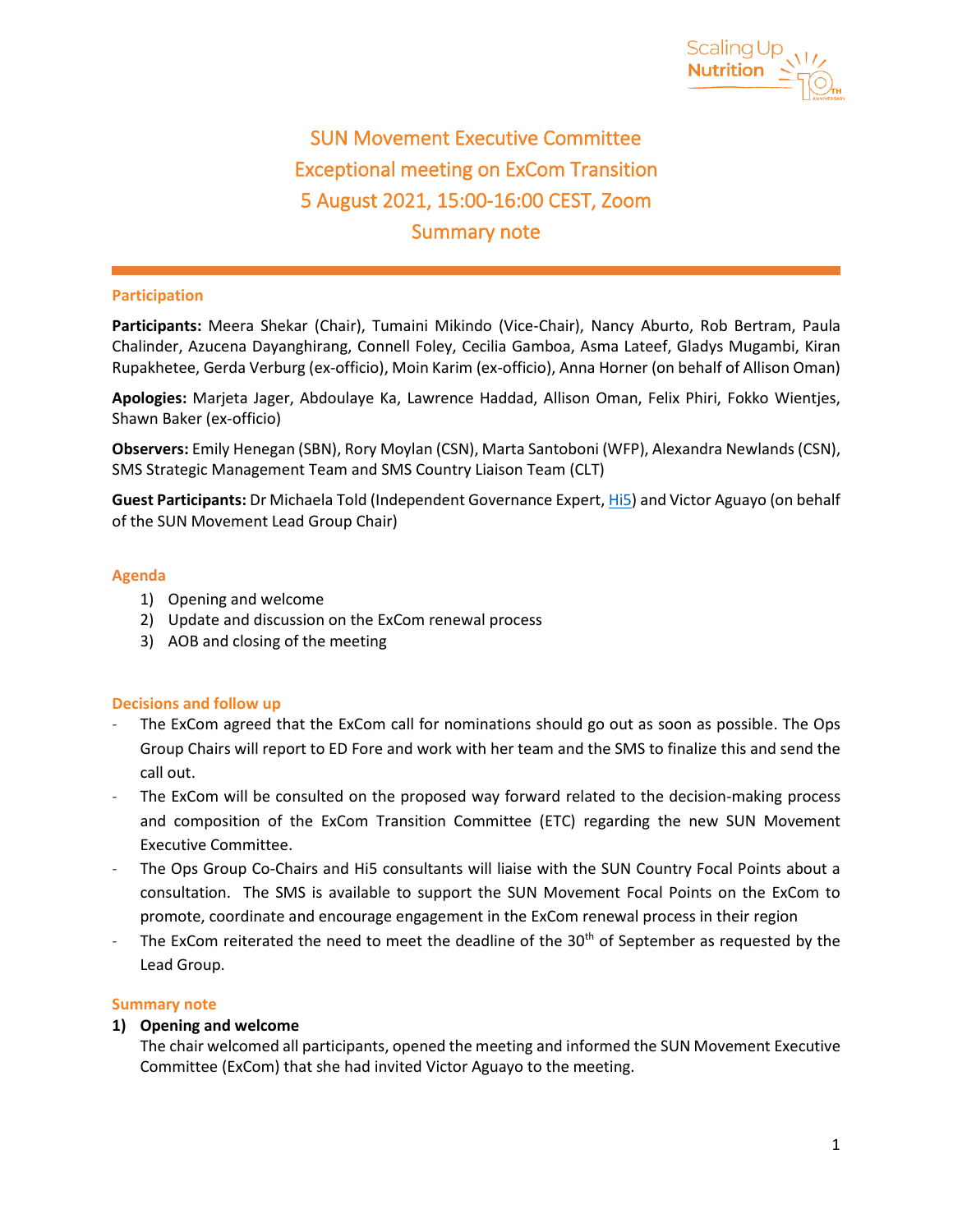

# **2) Update and discussion on the ExCom renewal process**

Asma Lateef, on behalf of the Ops Group, shared that they had organized two consultation sessions and flagged that that there is a strong desire to avoid losing momentum in transitioning the ExCom. She introduced Dr. Michaela Told, an external governance expert, to present the proposed ExCom renewal process on behalf of the Ops Group. Dr. Told presented the proposed approach of the Ops Group on the ExCom renewal and addressed how the comments and concerns thus far received had been incorporated [\(presentation\)](https://scalingupnutrition.sharepoint.com/:b:/s/public55/EW2YIpk6jy9DqJ1iYeqL8ewB59WfhVEv1RwFhgFN_jR6vg?e=NICadN).

The ExCom made remarks on the process and raised a question about the possibility to apply for multiple positions. The Coordinator flagged that the consultation calls that were held earlier in the week by the Ops Group have led to improvements and that it is important to send out the call for nominations as soon as possible. She stressed that ExCom is consulted but that the Ops group reports to the Lead Group. As requested by the Lead Group and concluded by their chair, a new ExCom should be in place by the end of September 2021.

ExCom members from SUN Countries asked additional questions about the possible alternate slot for country focal points, the possibility to extend membership for incumbent ExCom members, and the nomination process. The ExCom members from SUN Countries were praised for their great work to date on the ExCom. Victor Aguayo expressed that he thinks the process presented by the Ops Group is the right one and suggested moving forward.

Ops Group Chairs called upon ExCom members from SUN Countries to play a role in their region to help circulate the call and find the right people to make the ExCom stronger. Ideally a region would share up to three names for consideration. The governance consultant clarified that for transparent decision making, options can be put forward for informed decision making by the Lead Group. The request for three candidates per constituency is to ensure that there are options to safeguard diversity in the ExCom by the ETC, such as gender balance, while honoring the decisions by networks and constituencies as much as possible.

With the new TOR of the ExCom there is the proposal to increase diversity by bringing in alternates from a different country/organization. The agreed approach to 'double hatting' membership implies that each network constituency has their unique seat but are also eligible to apply for three expert seats, youth seat or two country seats provided they meet the agreed criteria<sup>1</sup>. A regional process is recommended for focal points to discuss and agree their preferred candidates. Candidates who can demonstrate collective support from their regions will be considered favorably but it is not a precondition for nomination.

The ExCom thanked the Ops Group for its work. It was emphasized that the transition to the new ExCom is feasible if the process is allowed to advance. Countries should be represented in the ETC. In response to questions of ExCom members, one of the Ops Group Co-chairs clarified that the Ops

<sup>&</sup>lt;sup>1</sup> This option was proposed by the Ops Group Chairs and agreed in the ExCom meeting that took place on 28 June 2021 (summary [here\)](https://scalingupnutrition.org/wp-content/uploads/2021/07/SUN-ExCom-Call-28-June-2021_Summary_Final.pdf)